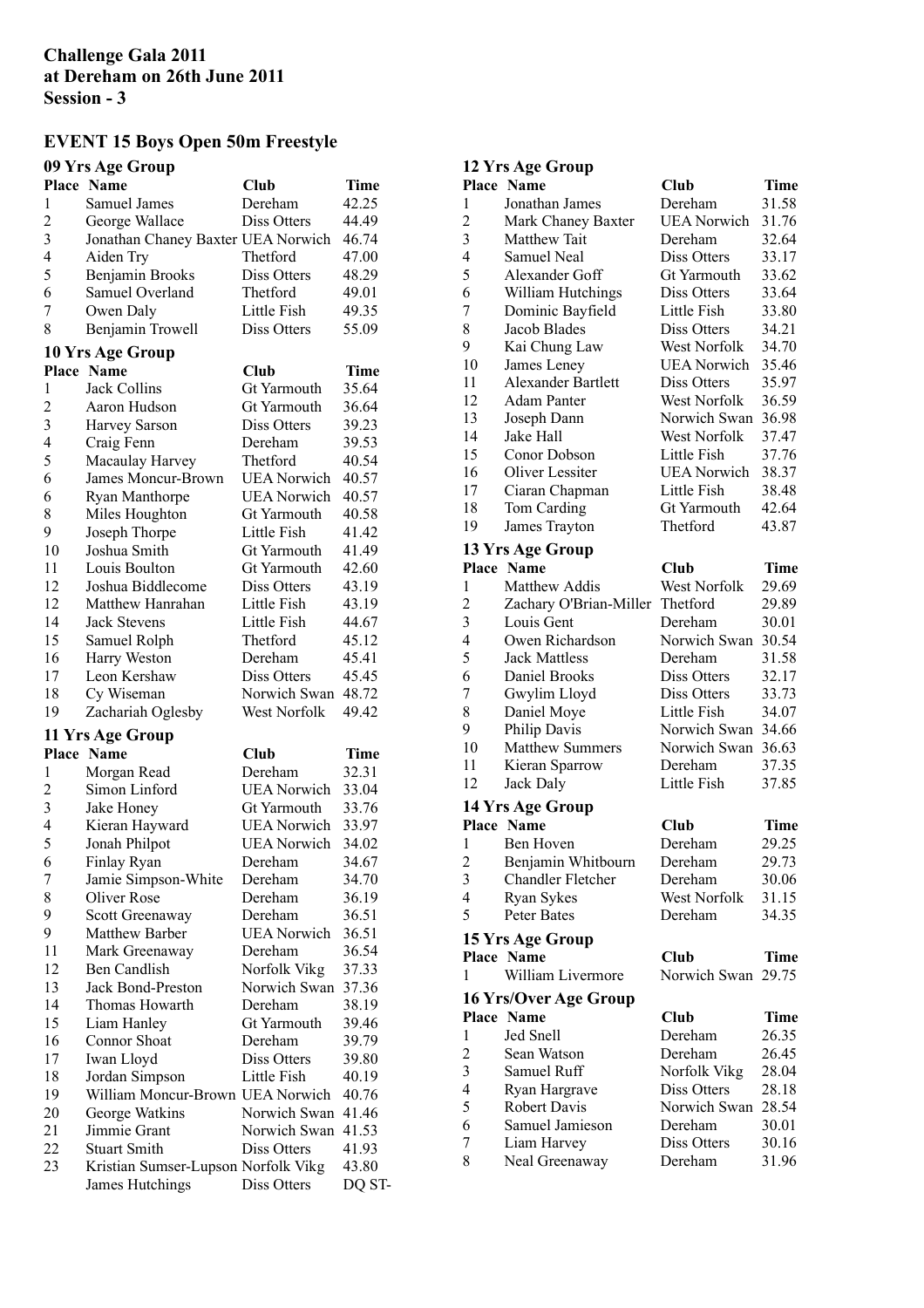# **EVENT 16 Girls Open 50m Backstroke**

## **00 Vrs**  $\Lambda$ go **C**r

|                          | 09 Yrs Age Group                   |                     |             |
|--------------------------|------------------------------------|---------------------|-------------|
|                          | <b>Place Name</b>                  | <b>Club</b>         | <b>Time</b> |
| 1                        | Freya Burton                       | Dereham             | 44.29       |
| $\overline{c}$           | Honey Harvey                       | <b>Gt Yarmouth</b>  | 44.60       |
| 3                        | <b>Heather Mills</b>               | Little Fish         | 44.99       |
| $\overline{\mathcal{L}}$ | Chloe Sorrell                      | West Norfolk        | 45.02       |
| 5                        | Aditi Naik                         | <b>UEA</b> Norwich  | 45.32       |
| 6                        | Megan Green                        | Dereham             | 45.45       |
| 7                        | Emma Gordon                        | Gt Yarmouth         | 46.99       |
| 8                        | Imogen Horne-Morris                | Norfolk Vikg        | 47.49       |
| 9                        | <b>Molly Cross</b>                 | <b>West Norfolk</b> | 48.60       |
| 10                       | Daisy Mattless                     | Dereham             | 48.76       |
| 11                       | <b>Charlotte Palmer</b>            | Diss Otters         | 49.69       |
| 12                       | <b>Bethany Farrow</b>              | Thetford            | 49.81       |
| 13                       | Sophie Curtis                      | Norwich Swan        | 51.11       |
| 14                       | Alicia Farrer                      | <b>UEA Norwich</b>  | 52.00       |
| 15                       | Eilidh Chapman                     | Little Fish         | 52.56       |
| 16                       | Libby Watson                       | Little Fish         | 52.78       |
| 17                       | Isobel Whiting                     | West Norfolk        | 54.68       |
| 18                       | Lauren Armour                      | Diss Otters         | 56.75       |
| 19                       | Saskia Barnett                     | Little Fish         | 1:03.34     |
|                          |                                    |                     |             |
|                          | 10 Yrs Age Group                   |                     |             |
|                          | <b>Place Name</b>                  | Club                | <b>Time</b> |
| $\mathbf{1}$             | Katie Halmshaw                     | Diss Otters         | 42.65       |
| $\overline{c}$           | <b>Emily Collins</b>               | Dereham             | 43.04       |
| 3                        | <b>Emily Hewett</b>                | Dereham             | 44.00       |
| 4                        | Georgina Free                      | Thetford            | 44.59       |
| 5                        | Natasha Mansfield-Holl Gt Yarmouth |                     | 45.32       |
| 6                        | Aimee Palmer                       | Little Fish         | 45.70       |
| 7                        | Annabel Heywood                    | Hunstanton          | 46.02       |
| 8                        | Molly Bowyer                       | Norfolk Vikg        | 46.32       |
| 9                        | Ciara Gasson-Hudson                | Norwich Swan        | 46.43       |
| 10                       | Mollie Smith                       | Norfolk Vikg        | 47.51       |
| 11                       | Eryn Freeman                       | Thetford            | 51.33       |
| 12                       | Molly Rockell                      | Dereham             | 54.01       |
| 13                       | Orla Barnett                       | Little Fish         | 56.65       |
|                          | 11 Yrs Age Group                   |                     |             |
|                          | <b>Place Name</b>                  | Club                | Time        |
| 1                        | Ellie Bickerton-Jones              | Norwich Swan        | 37.95       |
| $\overline{\mathbf{c}}$  | Hannah Brecknell                   | Dereham             | 39.36       |
| 3                        | Rachel Robinson                    | Norwich Swan        | 40.51       |
| $\overline{\mathcal{L}}$ | Philippa Rice                      | Diss Otters         | 41.62       |
| 5                        | Greta Balfour                      | Norfolk Vikg        | 41.83       |
| 6                        | Elena Sarson                       | Diss Otters         | 41.85       |
| 7                        | Eleanor Lavelle                    | Dereham             | 41.93       |
| 8                        | Megan Woodhouse                    | Norwich Swan        | 41.99       |
| 9                        | Lauren James                       | Gt Yarmouth         | 42.00       |
| 10                       | Georgia Boyd                       | Dereham             | 42.15       |
| 11                       | Tamzin Coombs-Hoar                 | <b>UEA Norwich</b>  | 42.53       |
| 12                       | Mhairi Parsons                     | Diss Otters         | 43.03       |
| 13                       | Tabitha Cooke                      | Little Fish         | 43.13       |
| 14                       | Abbie Farrow                       | Thetford            | 43.17       |
| 15                       | Sarah Crooks                       | <b>UEA Norwich</b>  | 43.33       |
| 16                       | Georgia Leggett                    | Little Fish         | 43.60       |
| 17                       | Kioni Broomfield                   | Gt Yarmouth         | 43.82       |
| 18                       | Robyn Woodhouse                    | Norwich Swan        | 44.10       |
| 19                       | Isobel Mary Robbins                | Gt Yarmouth         | 44.15       |
| 20                       | <b>Eleanor Barnes</b>              | Dereham             | 44.17       |
| 21                       | <b>Emily Gilbert</b>               | Dereham             | 44.27       |
| 22                       | Ellena Hornagold                   | <b>UEA</b> Norwich  | 45.69       |
| 23                       | <b>Ellice Green</b>                | Diss Otters         | 47.18       |
| 24                       | Hope Stannage                      | Norwich Swan        | 49.54       |
| 25                       | Georgiana Bird                     | Thetford            | 51.77       |
| 26                       | Lerato Mokate                      | West Norfolk        | 55.23       |
|                          | Jemma Jarvis                       | West Norfolk        | DQ S-       |
|                          |                                    |                     |             |

# **12 Yrs Age Group**

|                         | Place Name            | Club               | <b>Time</b> |
|-------------------------|-----------------------|--------------------|-------------|
| 1                       | Elise Sorrell         | West Norfolk       | 36.89       |
| $\overline{\mathbf{c}}$ | Grace McGill          | Thetford           | 37.56       |
| 3                       | Kes Clarke            | Little Fish        | 37.71       |
| 4                       | Isla Rush             | Dereham            | 37.80       |
| 5                       | Loretta Askew         | Gt Yarmouth        | 38.93       |
| 6                       | Megan Mann            | Dereham            | 39.06       |
| 7                       | Danielle Page         | Gt Yarmouth        | 39.11       |
| 7                       | Taylor Hudson         | Gt Yarmouth        | 39.11       |
| 9                       | Emma Halmshaw         | Diss Otters        | 39.28       |
| 10                      | Abby Cordell          | Norwich Swan       | 39.63       |
| 11                      | Chloe Cox             | Dereham            | 39.66       |
| 12                      | Alexandra Ashley      | Thetford           | 39.68       |
| 13                      | Rebecca Gedge         | Little Fish        | 39.88       |
| 14                      | Nila Taylor           | Diss Otters        | 40.69       |
| 15                      | Lucy Drane            | Little Fish        | 42.28       |
| 16                      | Joanna Spearing       | West Norfolk       | 43.05       |
| 17                      | Emma Walton           | West Norfolk       | 43.37       |
| 18                      | Emma Jones            | Dereham            | 43.70       |
| 19                      | Jessica Ansell        | Little Fish        | 47.15       |
| 20                      | Jessica Lunn          | Norwich Swan       | 47.93       |
| 21                      | Sarah Hanrahan        | Little Fish        | 50.27       |
|                         | 13 Yrs Age Group      |                    |             |
|                         | Place Name            | Club               | Time        |
| 1                       | Jessica Shoesmith     | Dereham            | 35.92       |
| $\overline{c}$          | Chloe Kiddell         | <b>UEA</b> Norwich | 36.09       |
| 3                       | Caitlin Davy          | Diss Otters        | 37.36       |
| 4                       | Jaimee Woodhouse      | Norwich Swan       | 37.56       |
| 5                       | Laura Loveland        | Gt Yarmouth        | 38.49       |
| 6                       | Francesca Wallace     | Diss Otters        | 38.61       |
| 7                       | Adelaide Loveland     | Gt Yarmouth        | 38.71       |
| 8                       | India Barnett         | Little Fish        | 39.62       |
| 9                       | Rebecca Baxter        | West Norfolk       | 40.35       |
| 10                      | Megan Curtis          | Norwich Swan       | 40.50       |
| 11                      | Georgina Matthews     | Norwich Swan       | 41.58       |
| 12                      | Chloe Barrett         | Little Fish        | 42.98       |
| 13                      | Amber Manthorpe       | <b>UEA Norwich</b> | 44.11       |
|                         |                       |                    |             |
|                         | 14 Yrs Age Group      |                    |             |
|                         | Place Name            | Club               | Time        |
| 1                       | Natalie Coogans       | Dereham            | 37.26       |
| $\overline{\mathbf{c}}$ | Grace Cordeaux        | Little Fish        | 38.16       |
| 3                       | Kirsty Barker         | Diss Otters        | 38.77       |
| 4                       | Sophie Littler        | West Norfolk       | 40.88       |
| 5                       | Matilda Ansell        | Little Fish        | 41.05       |
| 6                       | <b>Emily Hammans</b>  | Dereham            | 42.15       |
| 7                       | Olivia Hornagold      | <b>UEA Norwich</b> | 42.78       |
|                         | 15 Yrs Age Group      |                    |             |
|                         | Place Name            | Club               | Time        |
| 1                       | India Loveland        | Gt Yarmouth        | 40.75       |
|                         | 16 Yrs/Over Age Group |                    |             |
|                         | Place Name            | <b>Club</b>        | Time        |
| 1                       | Harriet Miller        | Diss Otters        | 35.25       |
| 2                       | Natasha Pestka        | Gt Yarmouth        | 36.42       |
| 3                       | Jessica Lowe          | Dereham            | 39.71       |
|                         | Laura Hayden          | Norwich Swan DQ E- |             |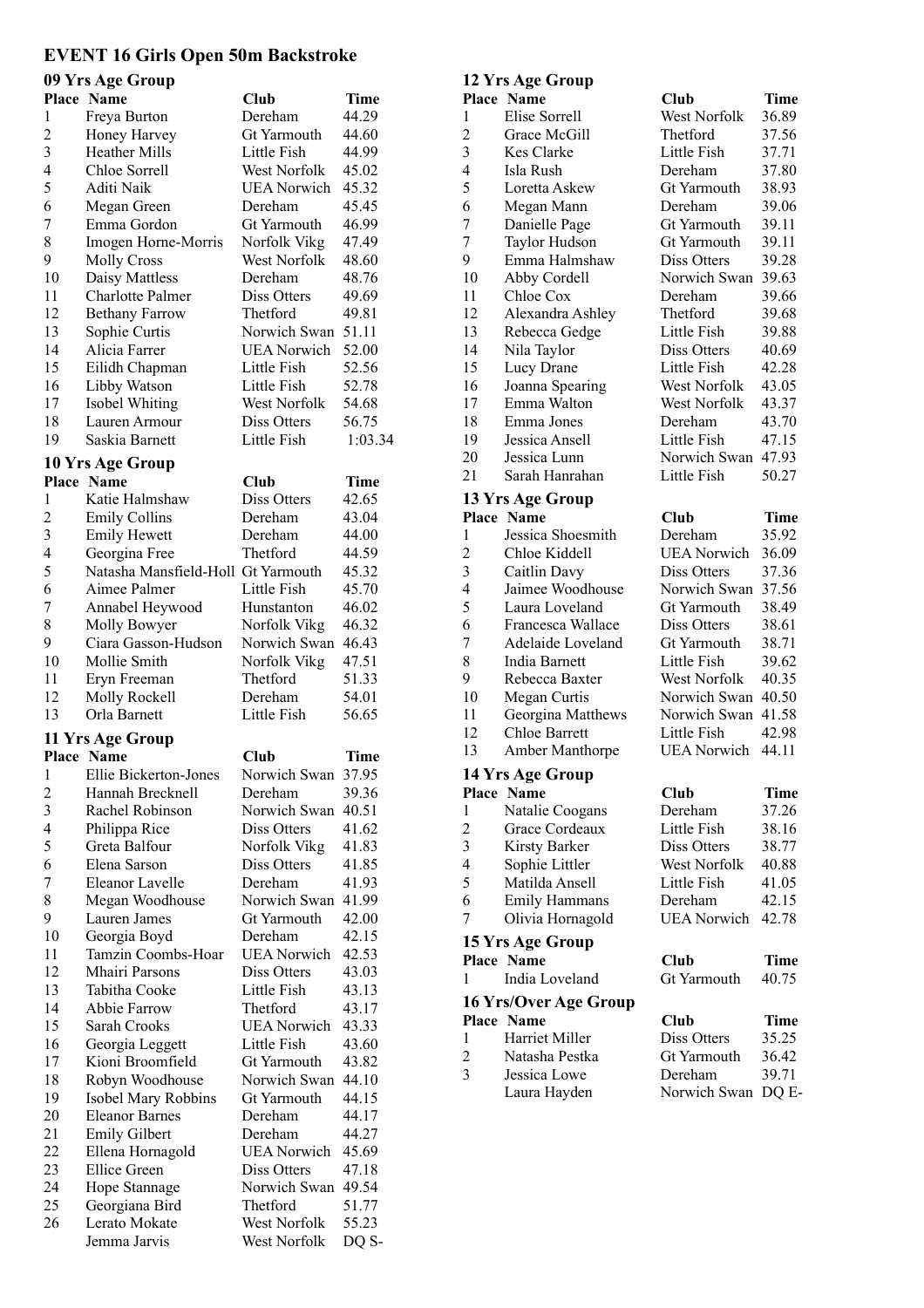# **EVENT 17 Boys Open 200m Backstroke**

| 09 Yrs Age Group        |                     |                     |         |  |
|-------------------------|---------------------|---------------------|---------|--|
|                         | Place Name          | Club                | Time    |  |
| 1                       | Oscar Almadin       | Norwich Swan        | 3:53.93 |  |
|                         | 10 Yrs Age Group    |                     |         |  |
|                         | <b>Place Name</b>   | Club                | Time    |  |
| 1                       | James Moncur-Brown  | <b>UEA Norwich</b>  | 3:27.82 |  |
| 2                       | Harvey Sarson       | Diss Otters         | 3:41.50 |  |
|                         | Cy Wiseman          | Norwich Swan        | DQ T-   |  |
|                         | Zachariah Oglesby   | <b>West Norfolk</b> | DQ T-   |  |
|                         | 11 Yrs Age Group    |                     |         |  |
|                         | Place Name          | Club                | Time    |  |
| 1                       | Tommy Hoven         | Dereham             | 2:59.78 |  |
| $\overline{c}$          | Simon Linford       | <b>UEA</b> Norwich  | 3:00.72 |  |
| $\overline{\mathbf{3}}$ | Morgan Read         | Dereham             | 3:01.59 |  |
| $\overline{4}$          | Finlay Ryan         | Dereham             | 3:03.48 |  |
| 5                       | Scott Greenaway     | Dereham             | 3:18.04 |  |
| 6                       | Oliver Rose         | Dereham             | 3:18.08 |  |
| 7                       | Mark Greenaway      | Dereham             | 3:21.03 |  |
| 8                       | Iwan Lloyd          | Diss Otters         | 3:24.39 |  |
| 9                       | Thomas Howarth      | Dereham             | 3:25.34 |  |
| 10                      | Jack Bond-Preston   | Norwich Swan        | 3:37.85 |  |
| 11                      | <b>Connor Shoat</b> | Dereham             | 3:43.95 |  |
|                         | <b>Stuart Smith</b> | Diss Otters         | DQ T-   |  |
|                         | Jonah Philpot       | <b>UEA</b> Norwich  | DQ T-   |  |
|                         | 12 Yrs Age Group    |                     |         |  |
|                         | Place Name          | Club                | Time    |  |

## **EVENT 18 Girls Open 200m Breaststroke**

#### 

| 9 Yrs Age Group         |                                    |                     |             |  |
|-------------------------|------------------------------------|---------------------|-------------|--|
|                         | Place Name                         | Club                | Time        |  |
| 1                       | Imogen Horne-Morris                | Norfolk Vikg        | 4:11.24     |  |
| $\overline{c}$          | Chloe Sorrell                      | West Norfolk        | 4:13.64     |  |
| $\overline{\mathbf{3}}$ | <b>Molly Cross</b>                 | West Norfolk        | 4:18.53     |  |
| $\overline{4}$          | Rebecca Curwen                     | <b>West Norfolk</b> | 4:28.95     |  |
| 5                       | Emma Gordon                        | <b>Gt Yarmouth</b>  | 4:32.84     |  |
| 6                       | Sophie Curtis                      | Norwich Swan        | 4:34.97     |  |
| 7                       | Alicia Farrer                      | <b>UEA Norwich</b>  | 4:42.16     |  |
| 8                       | <b>Heather Mills</b>               | Little Fish         | 4:50.29     |  |
|                         | <b>Bethany Farrow</b>              | Thetford            | DQ T-       |  |
|                         | 10 Yrs Age Group                   |                     |             |  |
|                         | Place Name                         | Club                | Time        |  |
| 1                       | Georgia Folkard                    | Norwich Swan        | 3:43.61     |  |
| $\overline{2}$          | Aimee Palmer                       | Little Fish         | 3:52.45     |  |
| 3                       | Clarissa Burwood                   | Gt Yarmouth         | 3:56.34     |  |
| 4                       | Annabel Heywood                    | Hunstanton          | 3:57.32     |  |
| 5                       | Mollie Smith                       | Norfolk Vikg        | 3:57.58     |  |
| 6                       | <b>Emily Collins</b>               | Dereham             | 4:03.98     |  |
| 7                       | Molly Rockell                      | Dereham             | 4:04.06     |  |
| 8                       | Georgina Free                      | Thetford            | 4:11.34     |  |
| 9                       | Natasha Mansfield-Holl Gt Yarmouth |                     | 4:18.10     |  |
| 10                      | Maysie Stedman                     | Dereham             | 4:20.88     |  |
| 11                      | Molly Bowyer                       | Norfolk Vikg        | 4:22.65     |  |
| 12                      | Eryn Freeman                       | Thetford            | 4:41.03     |  |
|                         | 11 Yrs Age Group                   |                     |             |  |
|                         | <b>Place Name</b>                  | <b>Club</b>         | <b>Time</b> |  |
| 1                       | Abigail Whiting                    | West Norfolk        | 3:27.43     |  |
| $\overline{c}$          | Roxanne Uys                        | <b>West Norfolk</b> | 3:28.43     |  |
| 3                       | Amie Copp                          | Thetford            | 3:31.41     |  |
| $\overline{4}$          | Abbie Farrow                       | Thetford            | 3:32.83     |  |
| 5                       | Sarah Crooks                       | <b>UEA Norwich</b>  | 3:33.85     |  |
| 6                       | Georgia Boyd                       | Dereham             | 3:33.99     |  |
| 7                       | <b>Emily Gilbert</b>               | Dereham             | 3:40.30     |  |

| $\mathbf{1}$   | Jonathan James           | Dereham              | 2:50.74     |
|----------------|--------------------------|----------------------|-------------|
| $\overline{c}$ | Archie Holman            | <b>West Norfolk</b>  | 2:53.01     |
| 3              | Mark Chaney Baxter       | <b>UEA Norwich</b>   | 2:53.84     |
| 4              | Oliver Lessiter          | UEA Norwich          | 3:06.50     |
| 5              | <b>Ryan Waters</b>       | Diss Otters          | 3:18.79     |
| 6              | Jake Hall                | West Norfolk         | 3:21.37     |
| 7              | <b>Adam Panter</b>       | West Norfolk         | 3:21.45     |
|                | Zak Coleman              | Norfolk Vikg         | DQ T-       |
|                | 13 Yrs Age Group         |                      |             |
|                | <b>Place Name</b>        | Club                 | Time        |
| 1              | <b>Thomas Matthews</b>   | Norwich Swan         | 2:37.26     |
| 2              | <b>Matthew Addis</b>     | West Norfolk         | 2:43.26     |
| 3              | Philip Davis             | Norwich Swan 2:51.69 |             |
| 4              | Louis Gent               | Dereham              | 2:53.47     |
|                | Daniel Brooks            | Diss Otters          | <b>DNF</b>  |
|                | Gwylim Lloyd             | Diss Otters          | DQ T-       |
|                | 14 Yrs Age Group         |                      |             |
|                | <b>Place Name</b>        | <b>Club</b>          | <b>Time</b> |
| 1              | Samuel Chandler          | West Norfolk         | 2:47.15     |
| 2              | <b>Chandler Fletcher</b> | Dereham              | 2:52.74     |
| 3              | Joseph Whiting           | West Norfolk         | 2:55.51     |
| 4              | Ryan Sykes               | West Norfolk         | 2:55.80     |
|                | 16 Yrs/Over Age Group    |                      |             |
|                | <b>Place Name</b>        | Club                 | Time        |
| 1              | Samuel Jamieson          | Dereham              | 2:35.99     |
| 2              | Liam Harvey              | Diss Otters          | 2:43.34     |

| 8              | Hannah Brecknell      | Dereham            | 3:42.17 |
|----------------|-----------------------|--------------------|---------|
| 9              | Eleanor Barnes        | Dereham            | 3:45.21 |
| 10             | Philippa Rice         | Diss Otters        | 3:46.44 |
| 11             | Tamzin Coombs-Hoar    | <b>UEA Norwich</b> | 3:49.91 |
| 12             | Ellie Bickerton-Jones | Norwich Swan       | 3:50.39 |
| 13             | Kayleigh Venables     | West Norfolk       | 3:52.55 |
| 14             | Bethany Coombs-Hoar   | <b>UEA Norwich</b> | 3:56.18 |
| 15             | Tabitha Cooke         | Little Fish        | 3:56.93 |
|                | Ellena Hornagold      | <b>UEA</b> Norwich | DO T-   |
|                | 12 Yrs Age Group      |                    |         |
|                | Place Name            | Club               | Time    |
| 1              | Bethany Burwood       | Gt Yarmouth        | 3:18.40 |
| $\overline{2}$ | <b>Kes Clarke</b>     | Little Fish        | 3:19.61 |
| 3              | Abby Cordell          | Norwich Swan       | 3:24.40 |
|                |                       |                    |         |

| 3  | Abby Cordell     | Norwich Swan       | 3:24.40    |
|----|------------------|--------------------|------------|
| 4  | Hollie Nelson    | West Norfolk       | 3:28.66    |
| 5  | Emma Jones       | Dereham            | 3:29.27    |
| 6  | Danielle Page    | <b>Gt Yarmouth</b> | 3:30.71    |
| 7  | Abbie Currington | Dereham            | 3:31.50    |
| 8  | Elise Sorrell    | West Norfolk       | 3:37.48    |
| 9  | Joanna Spearing  | West Norfolk       | 3:51.12    |
| 10 | Emma Cox         | Dereham            | 4:01.00    |
|    | Nila Taylor      | Diss Otters        | DNC        |
|    | Katie Nesbitt    | <b>Gt Yarmouth</b> | <b>DNF</b> |
|    | Sarah Hanrahan   | Little Fish        | DQ S-      |
|    | 13 Yrs Age Group |                    |            |

|   | Place Name        | Club         | Time    |
|---|-------------------|--------------|---------|
| 1 | Laura Loveland    | Gt Yarmouth  | 3:22.58 |
| 2 | Rebecca Baxter    | West Norfolk | 3:22.93 |
| 3 | India Barnett     | Little Fish  | 3:32.24 |
| 4 | Megan Curtis      | Norwich Swan | 3:36.02 |
| 5 | Jazz Simpson      | Little Fish  | 3:43.47 |
| 6 | Georgina Matthews | Norwich Swan | 3:47.88 |
| 7 | Chloe Barrett     | Little Fish  | 3:48.23 |
|   |                   |              |         |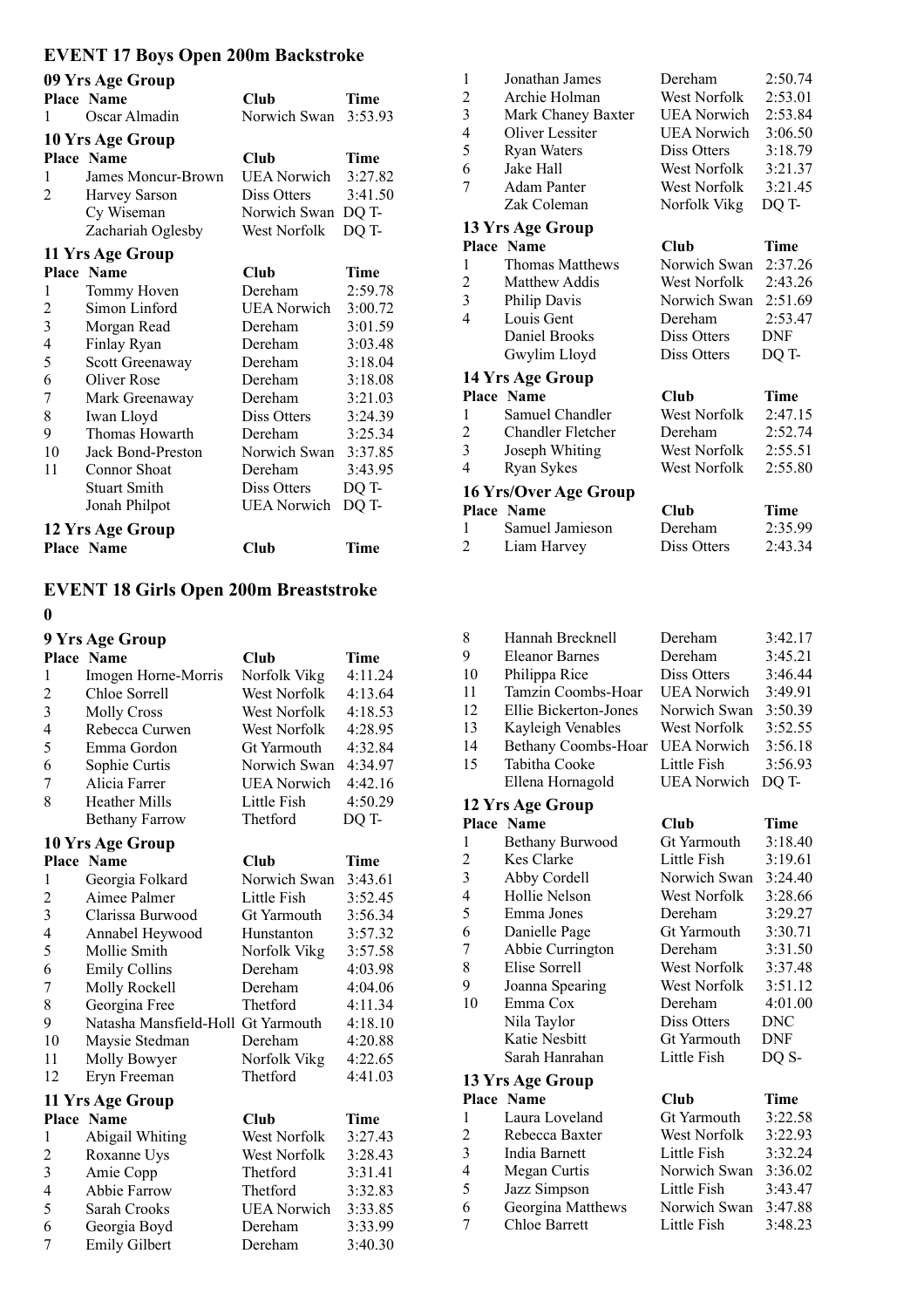#### **14 Yrs Age Group**

|                | Place Name           | Club               | Time    |
|----------------|----------------------|--------------------|---------|
| 1              | Natalie Coogans      | Dereham            | 3:04.03 |
| 2              | Emily Lutkin         | Diss Otters        | 3:17.87 |
| $\mathcal{E}$  | <b>Emily Hammans</b> | Dereham            | 3:25.65 |
| $\overline{4}$ | Olivia Hornagold     | <b>UEA</b> Norwich | 3:26.26 |
| -5             | Hannah Blades        | Diss Otters        | 3:30.07 |
| 6              | Sophie Littler       | West Norfolk       | 3:41.79 |
|                | Matilda Ansell       | Little Fish        | DQ SA-  |

## **EVENT 19 Boys 12 Yrs/Over 100m Breaststroke**

# **12 Yrs Age Group**

|                | <b>Place Name</b>    | Club                | Time    |
|----------------|----------------------|---------------------|---------|
| 1              | <b>Ryan Waters</b>   | Diss Otters         | 1:42.74 |
| 2              | Joseph Dann          | Norwich Swan        | 1:42.81 |
| 3              | Jonathan James       | Dereham             | 1:43.49 |
| 4              | Kai Chung Law        | West Norfolk        | 1:44.10 |
| 5              | Dominic Bayfield     | Little Fish         | 1:44.11 |
| 6              | James Leney          | <b>UEA</b> Norwich  | 1:45.15 |
| 7              | Alexander Bartlett   | Diss Otters         | 1:48.30 |
| 8              | Zak Coleman          | Norfolk Vikg        | 1:50.55 |
| 9              | Samuel Neal          | Diss Otters         | 1:50.71 |
| 10             | Adam Panter          | West Norfolk        | 1:53.60 |
| 11             | James Trayton        | Thetford            | 2:00.29 |
| 12             | Ciaran Chapman       | Little Fish         | 2:01.96 |
| 13             | Daniel Goodenough    | <b>West Norfolk</b> | 2:02.47 |
|                | Matthew Tait         | Dereham             | DQ ST-  |
|                | 13 Yrs Age Group     |                     |         |
|                | <b>Place Name</b>    | Club                | Time    |
| 1              | Matthew Addis        | West Norfolk        | 1:26.20 |
| $\mathfrak{D}$ | <b>Jack Mattless</b> | Dereham             | 1:35.05 |

## **EVENT 20 Girls 11 Yrs/Over 100m Butterfly**

#### 

#### **1 Yrs Age Group**

|                  | <b>Place Name</b>     | Club                | Time    |
|------------------|-----------------------|---------------------|---------|
| 1                | Tabitha Cooke         | Little Fish         | 1:37.44 |
| 2                | Philippa Rice         | Diss Otters         | 1:37.49 |
| 3                | Lauren James          | Gt Yarmouth         | 1:41.53 |
| $\overline{4}$   | Bethany Coombs-Hoar   | <b>UEA Norwich</b>  | 1:42.73 |
| 5                | Elena Sarson          | Diss Otters         | 1:44.94 |
| 6                | Mhairi Parsons        | Diss Otters         | 1:45.59 |
| 7                | Ellena Hornagold      | UEA Norwich         | 1:50.66 |
| 8                | Isobel Mary Robbins   | Gt Yarmouth         | 1:53.20 |
| 9                | Kayleigh Venables     | West Norfolk        | 1:54.45 |
| 10               | Georgiana Bird        | Thetford            | 1:59.96 |
|                  | <b>Eleanor Barnes</b> | Dereham             | DQ SL-  |
|                  | Rachel Robinson       | Norwich Swan DQ SL- |         |
| 12 Yrs Age Group |                       |                     |         |
|                  | <b>Place Name</b>     | Club                | Time    |
| 1                | Megan Mann            | Dereham             | 1:22.45 |
| 2                | Abbie Currington      | Dereham             | 1:28.45 |
| 3                | <b>Kes Clarke</b>     | Little Fish         | 1:28.70 |
| 4                | Chloe Cox             | Dereham             | 1:29.30 |
| 5                | Alexandra Ashley      | Thetford            | 1:36.59 |
| $\epsilon$       | ה וו ה                |                     | 1.20.04 |

6 Danielle Page Gt Yarmouth 1:38.04<br>7 Bethany Burwood Gt Yarmouth 1:38.55 Bethany Burwood

#### **15 Yrs Age Group**

|                | <b>Place Name</b>     | Club               | Time    |
|----------------|-----------------------|--------------------|---------|
| $\mathbf{1}$   | India Loveland        | <b>Gt Yarmouth</b> | 3:26.93 |
| 2              | Morgan Copp           | Thetford           | 3:30.30 |
|                | 16 Yrs/Over Age Group |                    |         |
|                | <b>Place Name</b>     | Club               | Time    |
| -1             | Laura Hayden          | Norwich Swan       | 3:25.96 |
| $\overline{2}$ | Alice Totterdale      | Dereham            | 3:29.52 |
|                |                       |                    |         |

| 3                     | Daniel Moye            | Little Fish  | 1:38.22 |
|-----------------------|------------------------|--------------|---------|
| 4                     | Philip Davis           | Norwich Swan | 1:46.14 |
| 4                     | Daniel Brooks          | Diss Otters  | 1:46.14 |
| 6                     | <b>Matthew Summers</b> | Norwich Swan | 1:50.58 |
| 7                     | Kieran Sparrow         | Dereham      | 1:56.68 |
|                       | 14 Yrs Age Group       |              |         |
|                       | <b>Place Name</b>      | Club         | Time    |
| 1                     | Ryan Sykes             | West Norfolk | 1:25.84 |
| 2                     | Benjamin Whitbourn     | Dereham      | 1:28.61 |
| 3                     | Joseph Whiting         | West Norfolk | 1:31.68 |
| 4                     | Peter Bates            | Dereham      | 1:36.06 |
|                       | 15 Yrs Age Group       |              |         |
|                       | <b>Place Name</b>      | Club         | Time    |
| 1                     | William Livermore      | Norwich Swan | 1:24.41 |
| 16 Yrs/Over Age Group |                        |              |         |
|                       | Place Name             | Club         | Time    |
| 1                     | Ryan Hargrave          | Diss Otters  | 1:19.98 |
| 2                     | Robert Davis           | Norwich Swan | 1:28.42 |
| 3                     | Neal Greenaway         | Dereham      | 1:30.54 |
|                       |                        |              |         |

#### **13 Yrs Age Group**

|                | Place Name            | Club                | Time    |
|----------------|-----------------------|---------------------|---------|
| 1              | Caitlin Davy          | Diss Otters         | 1:25.63 |
| $\overline{2}$ | Francesca Wallace     | Diss Otters         | 1:25.71 |
| 3              | <b>Bethany Palmer</b> | Little Fish         | 1:29.02 |
| 4              | Laura Loveland        | Gt Yarmouth         | 1:37.30 |
|                | Jaimee Woodhouse      | Norwich Swan DQ ST- |         |
|                | 14 Yrs Age Group      |                     |         |
|                | <b>Place Name</b>     | Club                | Time    |
| 1              | Grace Cordeaux        | Little Fish         | 1:15.76 |
| 2              | Emily Lutkin          | Diss Otters         | 1:19.02 |
| 3              | Lydia Holmes          | Dereham             | 1:21.75 |

| $\overline{4}$        | Kate Brighten     | Norwich Swan | 1:22.88 |  |
|-----------------------|-------------------|--------------|---------|--|
| 5                     | Anna Bales        | Dereham      | 1:26.21 |  |
| 6                     | Hannah Blades     | Diss Otters  | 1:32.46 |  |
| 15 Yrs Age Group      |                   |              |         |  |
|                       | <b>Place Name</b> | Club         | Time    |  |
| 1                     | Emma Starling     | Norwich Swan | 1:23.87 |  |
| $\mathbf{2}$          | Kelly Pywell      | Gt Yarmouth  | 1:26.14 |  |
| 16 Yrs/Over Age Group |                   |              |         |  |
|                       | <b>Place Name</b> | Club         | Time    |  |
| $\mathbf{1}$          | Ziggy Swann       | Dereham      | 1:25.92 |  |